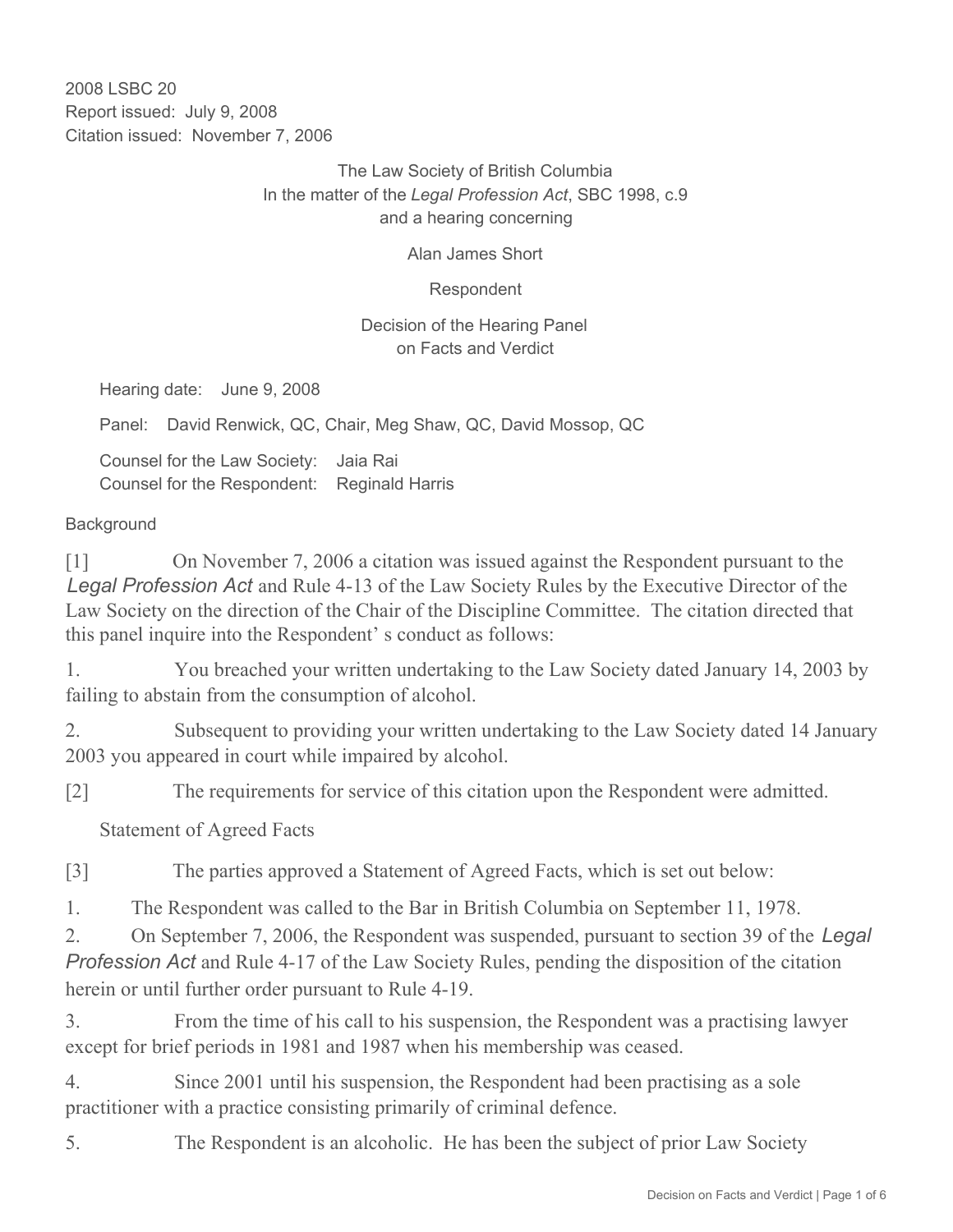discipline proceedings concerning misconduct associated with his drinking.

6. In December 2001, a Conduct Review was authorized by the Discipline Committee as a result of the Respondent's conduct in having conducted a criminal trial while under the influence of alcohol and prescription drugs. The Conduct Review Subcommittee made certain recommendations as a result of which the Respondent provided the following written undertaking to the Law Society dated January 14, 2003:

1. I will abstain from the consumption of alcohol,

2. I permit the Law Society to obtain quarterly reports from my treating physician, Dr. Salim Parker, concerning my treatment program for alcoholism, and my adherence to this program, the first report to be obtained forthwith.

(the " Undertaking" )

7. The Discipline Committee accepted the Undertaking at its meeting on February 6, 2003.

8. The Law Society subsequently requested and received several reports between May 2003 and February 2005 from various treating physicians who advised that the Respondent had been reporting abstinence.

Investigation of Complaints Resulting in Current Citation

9. In the summer of 2006, the Law Society received complaints from Sheriff Robert Kearns, who at the time worked at the Port Alberni courthouse, and Barbara Smith, who at the time was a practising lawyer, concerning the Respondent' s conduct including his drinking and appearing in Court while impaired.

10. As a result, the Professional Conduct Department of the Law Society commenced an investigation.

11. On July 13, 2006, Ruth Long and Gurprit Gill, staff lawyers in the Professional Conduct Department, spoke to the Respondent concerning Sheriff Kearns' s complaint. On July 24, 2006, Ms. Gill wrote to the Respondent confirming their discussion and requesting further information concerning his consumption of alcohol since February 2005.

12. On the same date, Ms. Gill wrote to Dr. Lipsey, the Respondent' s physician at the time, requesting a progress report concerning the Respondent.

13. Dr. Lipsey provided the report dated July 26, 2006.

14. In his report, Dr. Lipsey stated:

As you know, I last submitted a report February 15, 2005. Since that time, I have seen the patient with respect to episodic care for a recurrent dental abscess, September 19, 2005 and November 23, 2005. Other than that, I saw the patient today [July 26, 2006] when he reported that he continues to abstain completely from alcohol and other drugs. He is working full-time and feels well. He continues to attend AA and is committed to his continued abstinence…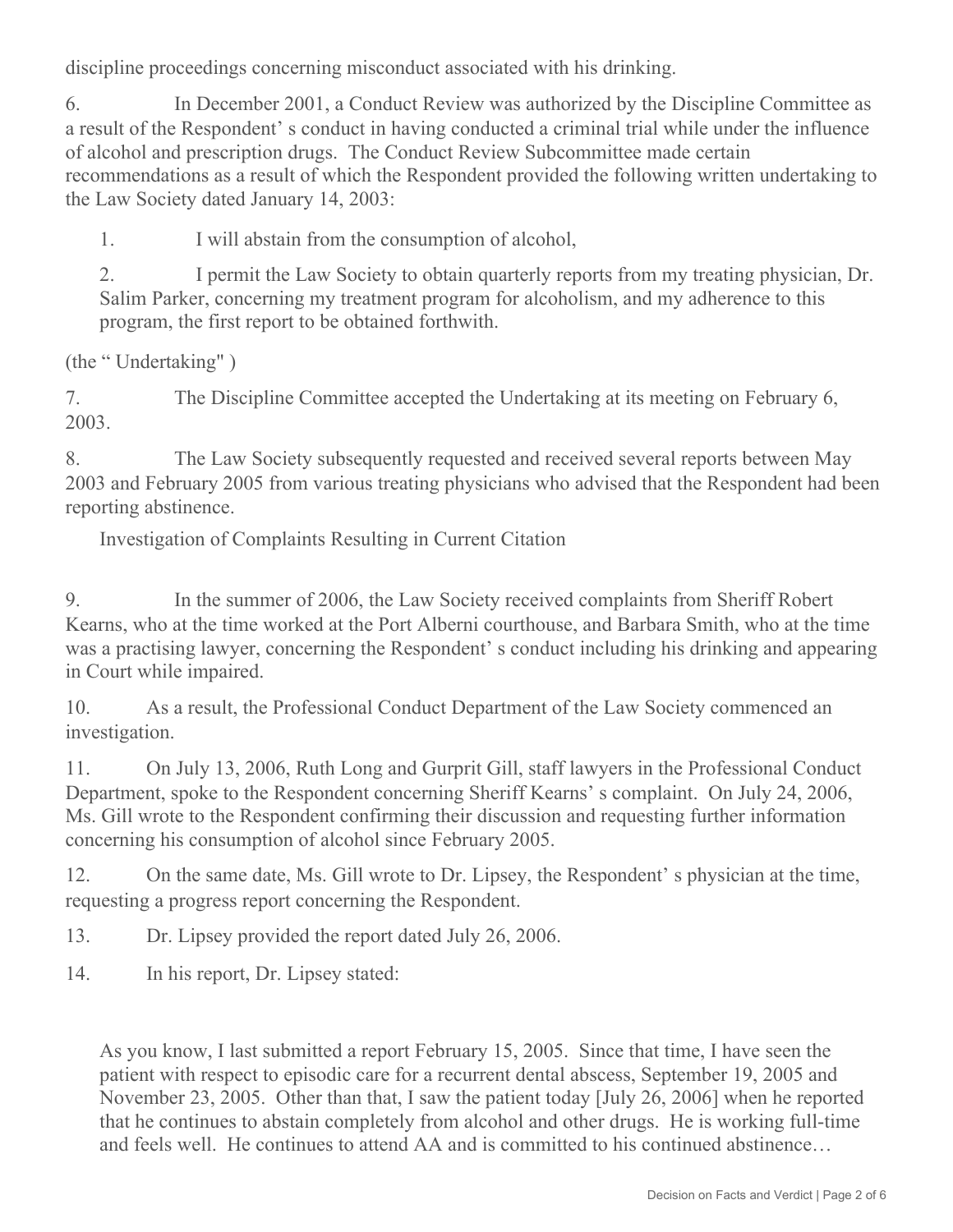15. On August 1, 2006, Ms. Gill wrote to the Respondent noting that Dr. Lipsey made no mention of the Respondent having consumed alcohol since his report in February 2005 and requesting the Respondent advise whether he informed Dr. Lipsey of having consumed alcohol and if not, his explanation for not informing Dr. Lipsey.

16. On August 8, 2006, Ms. Gill spoke with the Respondent about Barbara Smith' s complaint. On August 10, 2006, Ms. Gill wrote to the Respondent confirming their discussion, enclosing a copy of Ms. Smith' s complaint letter, and requesting a response.

17. The Respondent requested and was granted extensions to provide his responses to Ms. Gill' s letters dated July 24, 2006 and August 10, 2006. Responses were not received and on September 5, 2006, the Chair of the Discipline Committee directed the issuance of a citation against the Respondent for his conduct in having breached his Undertaking to the Law Society by failing to abstain from alcohol and for his conduct in having appeared in Court while impaired by alcohol. The Chair also referred the matter to three Benchers pursuant to section 39 of the *Legal Profession Act* and Rule 4-17 of the Law Society Rules to determine whether the Respondent should be suspended or have conditions placed on his practice pending final disposition of the citation

18. The section 39 proceeding was held on September 7, 2006 before three Benchers. The Respondent appeared with counsel and gave evidence.

19. At the conclusion of the proceeding, the three Benchers concluded that the Law Society established, on the balance of probabilities, that allowing the Respondent to continue in the practice of law would be dangerous or harmful to the public or his clients. Accordingly, the three Benchers ordered that the Respondent be suspended, effective immediately, until final disposition of the citation or until further order pursuant to Rule 4-19. The written Decision of the Benchers was issued on September 12, 2006.

20. The citation herein was subsequently issued on November 7, 2006.

Evidence of Mr. Short' s Impairment Post Undertaking

21. The Respondent admits that in 2005 and between January 2006 and July 2006, there were occasions where he drank and occasions where he appeared in and around the courthouse while impaired by alcohol.

22. In addition, the Respondent admits drinking on the specific occasions referenced below.

2005 Incident Outside Port Alberni Courthouse

23. At the material times, Barbara Smith was a practising lawyer with an emphasis on criminal defence. She was the President of the local Bar Association in Port Alberni and agent for the Legal Services Society. As agent, her duties included acting as Duty Counsel and assigning other lawyers to act as Duty Counsel.

24. Ms. Smith has known the Respondent since the 1980s or 1990s. They had mutual friends and socialized together. She came to know the Respondent on a professional level in the late 1990s. Ms. Smith was aware that the Respondent had a reputation for being a serious drinker. The first time she became concerned about his drinking and appearing in Court was in 2005 when she saw him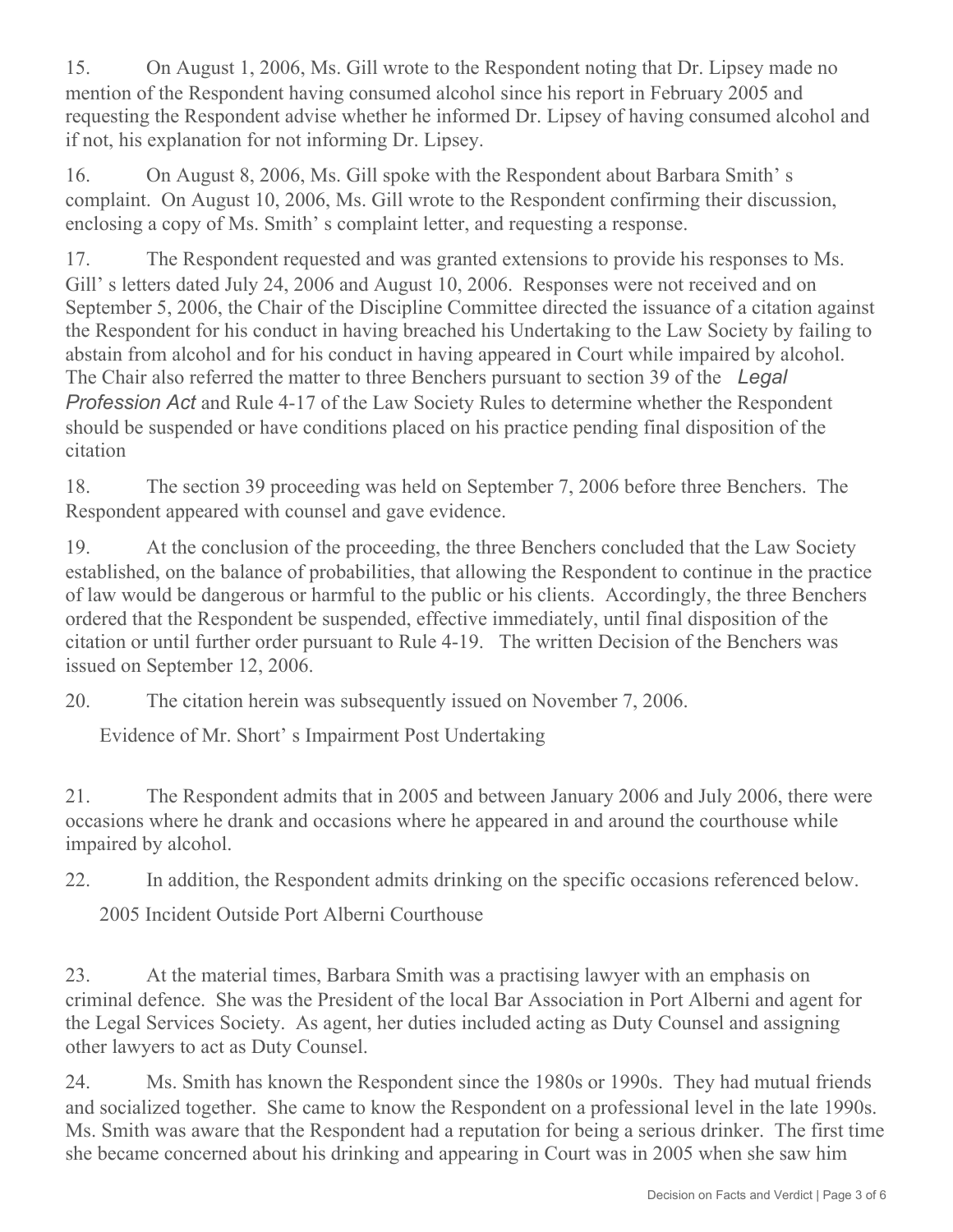sitting on the curb outside the Port Alberni courthouse.

25. Her recollection of that incident is as follows:

1. The Respondent dropped by her office to get a referral that afternoon. When he was there, she received a call from a Sheriff about someone in custody who needed Duty Counsel.

2. As she was very busy, she asked the Respondent to go.

3. She saw the Respondent in her office and he was showing signs of having drank [sic]. He was very red-faced, pugnacious and slurring enough for her to pick up on the fact that he was not sober.

4. After he left, she felt queasy about what she had done and rushed to the courthouse.

5. By the time she got there, there would have been enough time for him to have gone into Court and come back outside.

6. The Respondent was sitting on a curb. She thinks he said to her that he went inside and got some information. He had a look of anguish about him and she told him that he should not be doing this and that she would take over. He said thank you to her. She is pretty sure she told him not to drive.

7. After she finished in Court, she thinks she asked the Sheriff to check to see if the Respondent' s car was still in the parking lot, and she thinks the answer was yes.

January 2006

26. Todd Patola is the acting Federal Crown in Port Alberni and in his capacity as such has had dealings with the Respondent.

27. In January 2006, Mr. Patola detected alcohol on the Respondent' s breath. On this date, he observed the Respondent leaving the courthouse in an impaired state.

## April 2006

28. The Respondent admits drinking alcohol over a 6 day period in April 2006.

June 27, 2006

29. Sheriff Kearns has observed the Respondent in Court when the Respondent appeared impaired on various occasions in 2005 and 2006.

30. Leah Fontaine is a practising lawyer and has been employed as Provincial Crown Counsel in Port Alberni since May 1, 2006.

31. On June 27, 2006, Ms. Fontaine was Crown Counsel on a preliminary inquiry held in courtroom 2. The Respondent was defence counsel.

32. Ms. Fontaine observed the Respondent in Court impaired by alcohol on that date.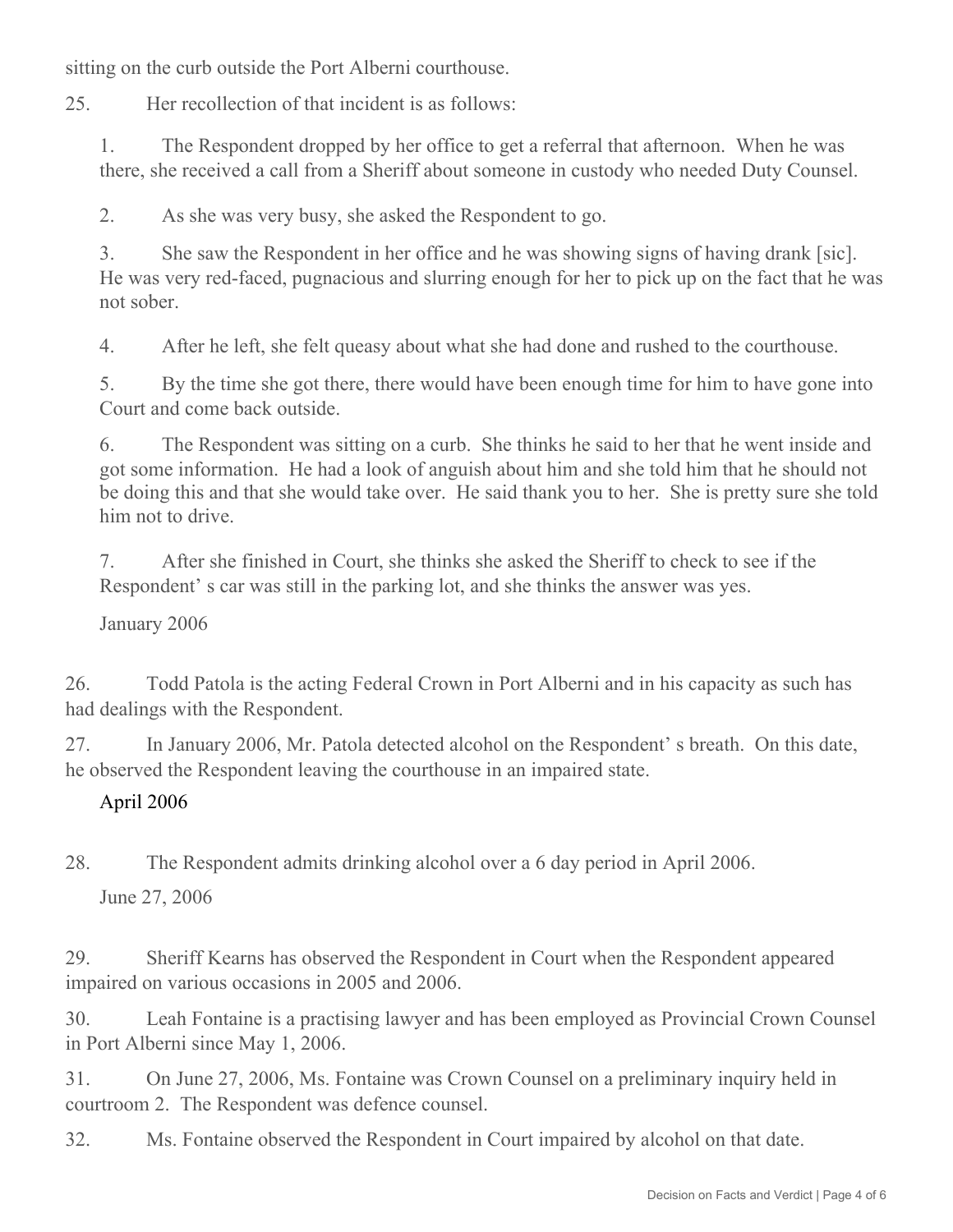33. Her evidence concerning her dealings with and observations of the Respondent is set out below and admitted:

Prior to appearing in the courtroom in the morning, Mr. Short came and spoke with me in court at which time I could smell a faint odour of alcohol. I thought the odour was perhaps due to Mr. Short drinking the night before. I thought the odour was perhaps coming from his body through perspiration for example. We commenced the preliminary inquiry later that morning and the odour was getting a little bit stronger throughout the morning.

After the lunch break that lasted about one and a half hours, Mr. Short came and spoke with me prior to entering the courtroom. By this time, the smell of alcohol on his breath and coming off his body was quite strong, his face was red, his eyes were glossy, his speech was slurred, and he was being a little bit louder than he normally is. He appeared to be intoxicated by this point.

During the preliminary inquiry, Mr. Short at one point, as he was attempting to make an objection, grumbled and made some sort of sound. Judge Klaver asked him, " Is that an objection?" Mr. Short stood up, swaying a bit, and said something to the effect of, " Yes, Your Honour, I guess that' s going to be how I' m going to object from now on."

34. On the same date, Sheriff Kearns had dealings with the Respondent in Court and observed that he was in an impaired state.

Evidence of Gordon Baines

35. Gordon Baines was called to the Bar in B.C. in May 2000 and joined Provincial Crown Counsel in Port Alberni in November 2000. He met the Respondent shortly thereafter.

36. Mr. Baines has seen the Respondent in various degrees of impairment in Court from 2003 onwards and describes the signs of the Respondent' s impairment as including a redder complexion, strong odour of liquor, thick slurred speech and impaired demeanour.

37. No particular appearance or date sticks out in Mr. Baines' s mind because Mr. Baines would see the Respondent in an impaired state in cycles and for two to three months prior to August 2006, he saw the Respondent in an impaired state " pretty much every time [he] saw him."

38. Mr. Baines says that he was not concerned that the Respondent was not giving proper representation to his clients at these appearances.

Client Complaints

39. On two separate occasions in 2005 or 2006, two clients of the Respondent, both of whom were in custody, made comments to the Sheriffs at the Port Alberni courthouse concerning the Respondent' s lack of sobriety.

## Admissions

40. The Respondent admits that he breached his Undertaking to the Law Society dated January 14, 2003 by failing to abstain from the consumption of alcohol and admits that, subsequent to providing the Undertaking, he appeared in Court while impaired by alcohol, as alleged in the Schedule to the citation.

41. The Respondent further admits that his conduct in breaching the Undertaking and